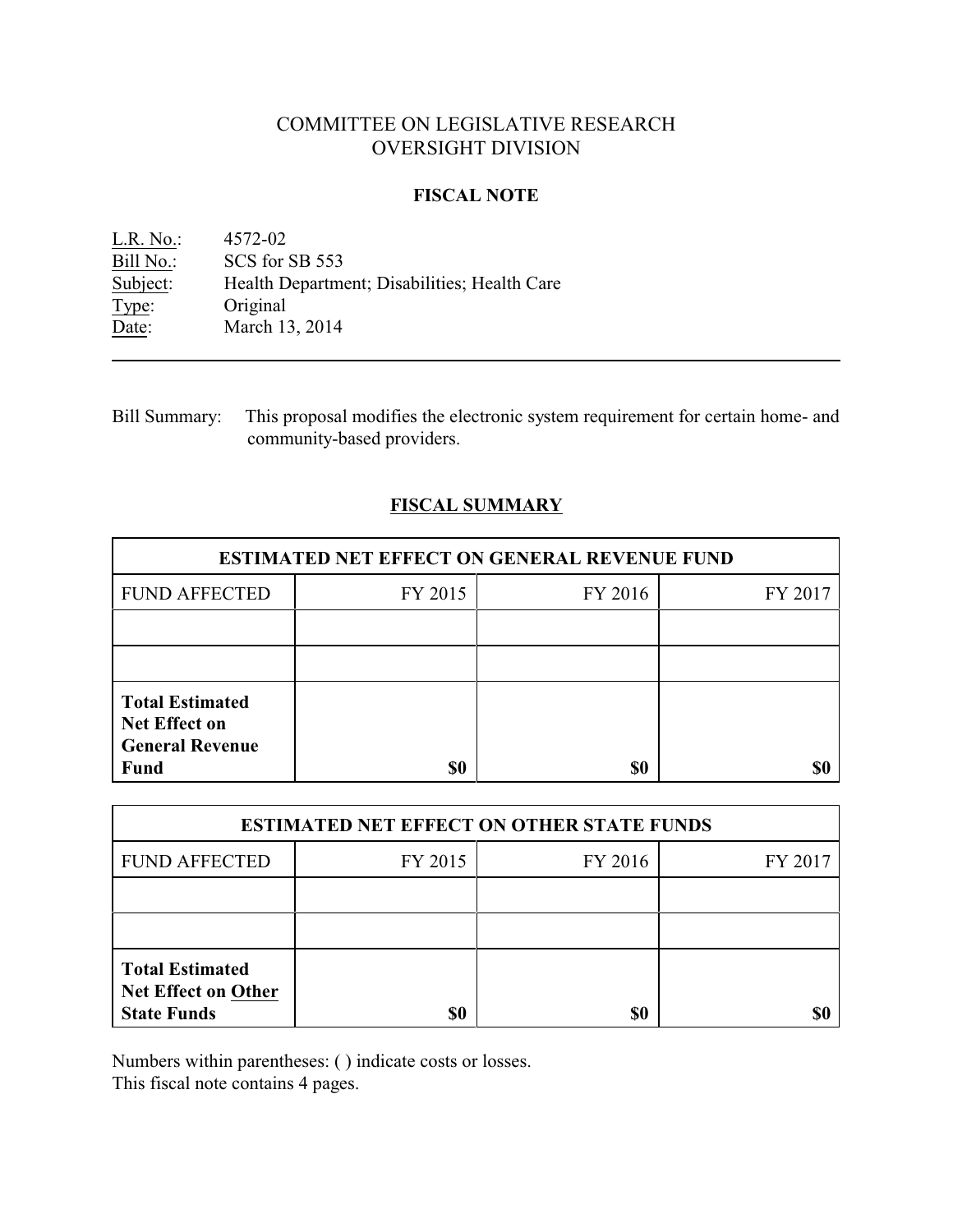L.R. No. 4572-02 Bill No. SCS for SB 553 Page 2 of 4 March 13, 2014

| <b>ESTIMATED NET EFFECT ON FEDERAL FUNDS</b>                        |         |         |         |  |
|---------------------------------------------------------------------|---------|---------|---------|--|
| <b>FUND AFFECTED</b>                                                | FY 2015 | FY 2016 | FY 2017 |  |
|                                                                     |         |         |         |  |
|                                                                     |         |         |         |  |
| <b>Total Estimated</b><br>Net Effect on All<br><b>Federal Funds</b> | \$0     | \$0     | \$0     |  |

| <b>ESTIMATED NET EFFECT ON FULL TIME EQUIVALENT (FTE)</b>    |         |         |         |  |
|--------------------------------------------------------------|---------|---------|---------|--|
| <b>FUND AFFECTED</b>                                         | FY 2015 | FY 2016 | FY 2017 |  |
|                                                              |         |         |         |  |
|                                                              |         |         |         |  |
| <b>Total Estimated</b><br><b>Net Effect on</b><br><b>FTE</b> |         |         |         |  |

 $\Box$  Estimated Total Net Effect on All funds expected to exceed \$100,000 savings or (cost).

 $\Box$  Estimated Net Effect on General Revenue Fund expected to exceed \$100,000 (cost).

| <b>ESTIMATED NET EFFECT ON LOCAL FUNDS</b> |         |         |       |  |
|--------------------------------------------|---------|---------|-------|--|
| FUND AFFECTED                              | FY 2015 | FY 2016 | FV 20 |  |
| <b>Local Government</b>                    | \$0     | \$0     |       |  |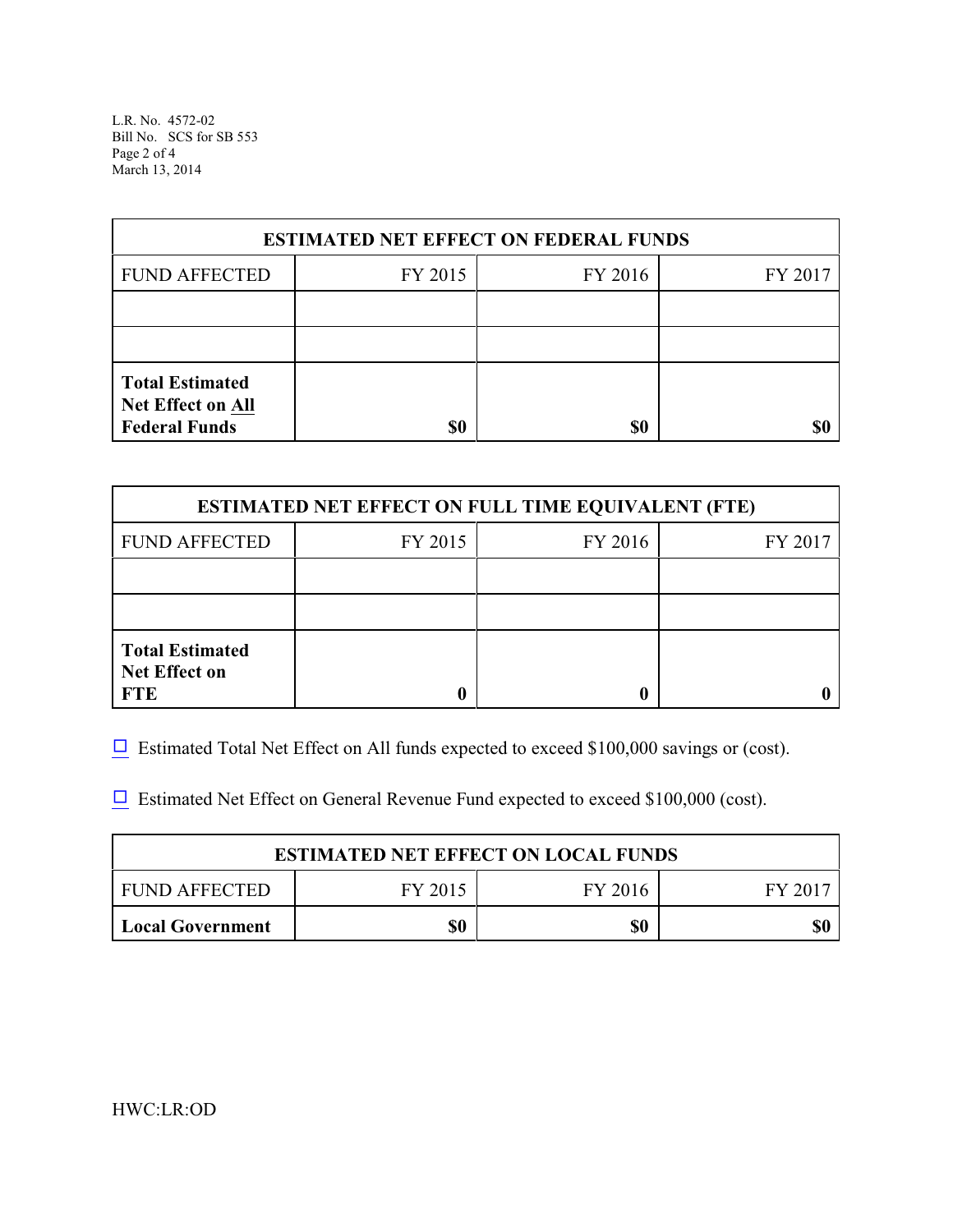L.R. No. 4572-02 Bill No. SCS for SB 553 Page 3 of 4 March 13, 2014

### **FISCAL ANALYSIS**

## **ASSUMPTION**

Officials from the **Department of Health and Senior Services** assume the proposal would not fiscally impact their agency.

| FISCAL IMPACT - State Government | FY 2015<br>$(10 \text{ Mo.})$ | FY 2016    | FY 2017    |
|----------------------------------|-------------------------------|------------|------------|
|                                  | <u>\$0</u>                    | <u>\$0</u> | <u>\$0</u> |
| FISCAL IMPACT - Local Government | FY 2015<br>$(10 \text{ Mo.})$ | FY 2016    | FY 2017    |
|                                  | <u>\$0</u>                    | <u>\$0</u> | <u>\$0</u> |

# FISCAL IMPACT - Small Business

The provisions of this proposal may have an impact on small business home- and communitybased services providers if they choose to have, maintain, and use an electronic system for reporting and verifying the delivery of services to their clients.

### FISCAL DESCRIPTION

The proposed legislation appears to have no direct fiscal impact.

This legislation is not federally mandated, would not duplicate any other program and would not require additional capital improvements or rental space.